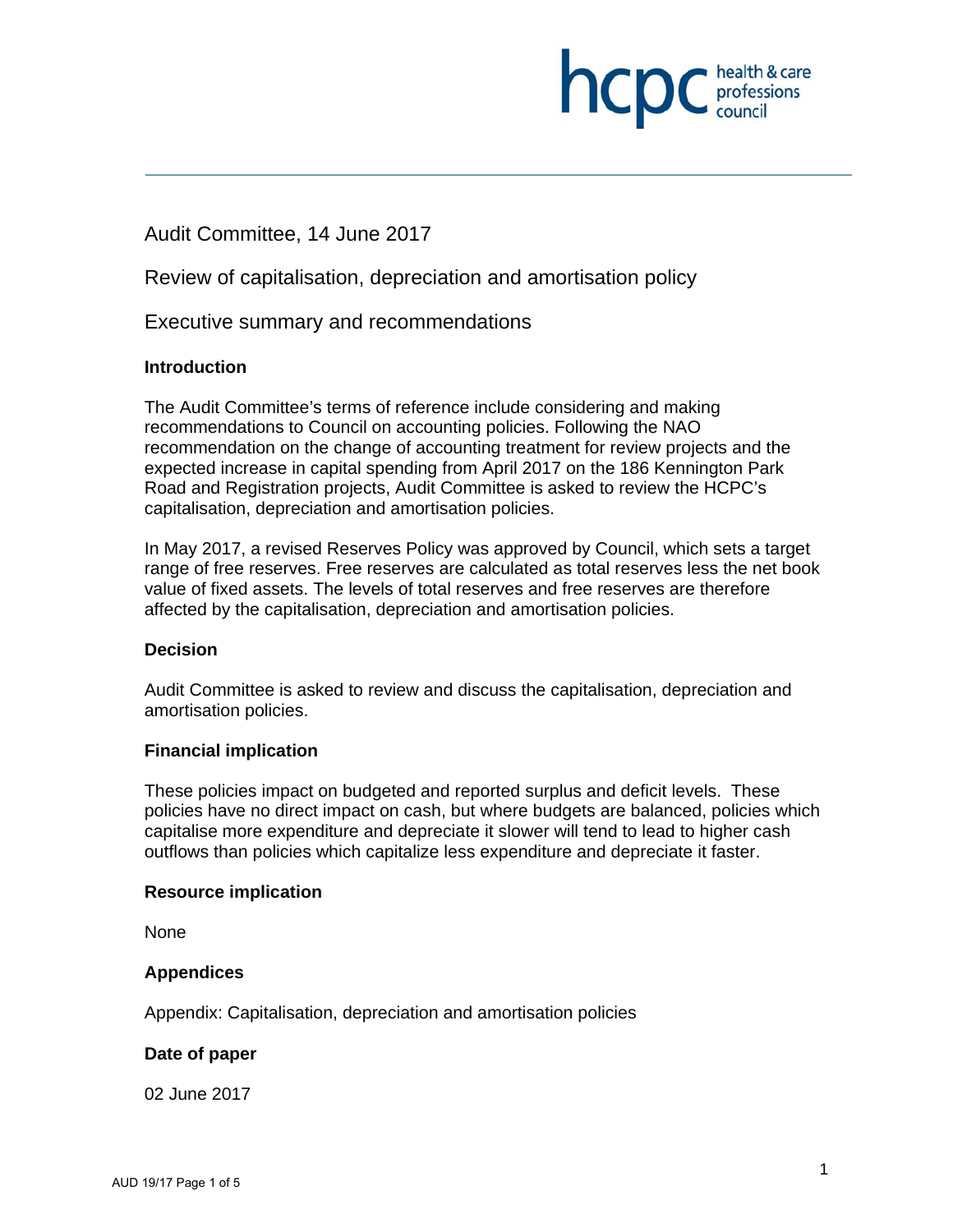#### **Appendix: Capitalisation, depreciation and amortisation policy by asset class**

### **Tangible fixed assets and depreciation**

### **Freehold land and buildings**

- Measured at fair value less accumulated depreciation on buildings and impairment losses in respect of both land and buildings recognised after the date of the revaluation.
- Capitalisation threshold for subsequent improvements is £5,000. The 186 Kennington Park Road refurbishment project has been assessed as to how much will be capitalised and how much will be treated as operating costs, and the split is expected to be approximately two thirds capital, on third operating costs.
- Depreciation for freehold buildings is on straight-line basis over 50 years. Land is not depreciated
- Revaluations are performed with a maximum interval of 5 years (in practice done annually) by Chartered Surveyors.
- Any revaluation surplus is credited to the assets revaluation reserve, except to the extent that it reverses a revaluation decrease of the same asset previously recognised in the Statement of comprehensive net expenditure, in which case the increase is recognised in the Statement of comprehensive net expenditure.
- A revaluation deficit is recognised in the Statement of comprehensive net expenditure except to the extent that it offsets an existing surplus on the same asset recognised in the asset revaluation reserve.
- Accumulated depreciation as at the revaluation date is eliminated against the gross carrying amount of the buildings and the net amount is restated to the revalued amount of the buildings.
- Valuation basis is market value for existing use. This is normally less than open market value, which would reflect the potential for change of use.
- The valuers estimate the split of the valuation between the value of the land and the value of the buildings, as the basis for our depreciation calculations. In recent years they have estimated a 50/50 split. Splitting the value is somewhat arbitrary but the impact of a different split would be limited because of the 50 year useful life of the buildings, and because the valuation is in practice repeated and the depreciation restarted each year
- As at 31 March 2017, we hold the following for 184 and 186 Kennington Park Road:

| 184 Kennington Park Road inc 20-26 Stannary Street |                                         |                                      |  |  |
|----------------------------------------------------|-----------------------------------------|--------------------------------------|--|--|
| <b>Historical costs</b>                            | Revalued as at 31.3.17                  | Surplus held in revaluation reserves |  |  |
| 1,806,397                                          | 2,840,000                               | 851,052                              |  |  |
| 186 Kennington Park Road                           |                                         |                                      |  |  |
|                                                    | <b>Revaluation deficit write off to</b> |                                      |  |  |
| <b>Historical costs</b>                            | Revalued as at 31.3.17                  | <b>SOCNE</b>                         |  |  |
| 2,097,579                                          | 1,775,000                               | 332,579                              |  |  |

• Park House and 186 Kennington Park Road have up till now been treated as separate assets for the purpose of revaluation surpluses and deficits, but in the 2017-18 accounts, once the project is completed and the two buildings have been joined, they will be treated as a single asset and the revaluation surplus or deficit will be assessed on the aggregate historical cost vs the overall valuation.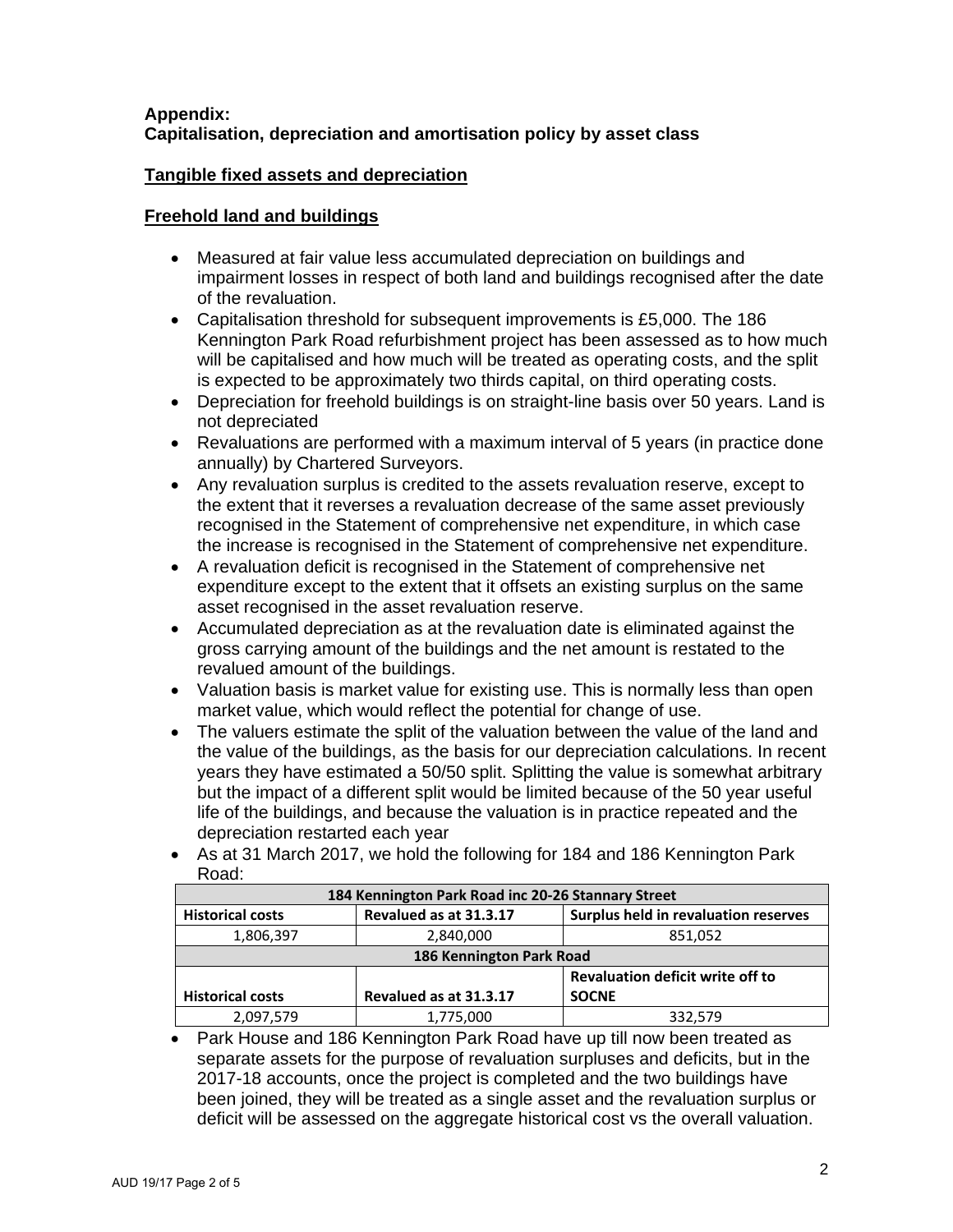### **Leasehold improvements**

- Stated at historical cost less accumulated depreciation and impairment losses.
- Threshold for capitalisation of work is £5,000.
- Depreciation for leasehold improvements is over the shorter of the remaining minimum term of the lease or the expected useful life.
- As at 31 March 2017, we hold the following leasehold improvement assets:

| 405 Kennington Road | 6 years to break clause |
|---------------------|-------------------------|
| 33 Stannary Street  | 4 years to break clause |

#### **Leasehold restoration and dilapidation costs**

- Our lease on 405 Kennington Road includes an obligation at the end of the lease to restore the building to its pre-fit out state, removing the partitioning and flooring we had installed, together with obligations to redecorate. We had been accounting for those obligations through a monthly accrual to build up a provision to cover the estimated cost by the time of the break clause in 2021. During the 2016-17 external audit, it was identified that the obligation to remove the partitioning etc should instead be recognised in full now, as an asset as per IAS16, and a matching liability.
- The cost of the removal of the partitioning etc has been estimated by our professional advisors at £170k including fees and VAT.
- That value will be depreciated over the same period as leasehold improvements – over 6 years to break clause.

### **Office furniture and equipment**

- Office furniture and equipments are stated at historic cost of acquisition less accumulated depreciation and impairment losses as a proxy for fair value.
- Depreciation of office furniture and equipment is on a straight-line basis over 4 years.
- Depreciation starts when the equipment is ready to use effectively, when it is bought
- Threshold for capitalisation of furniture and equipment is £5,000 per item.

#### **Computer equipment**

- Computer equipment are stated at historic cost of acquisition less accumulated depreciation and impairment losses as a proxy for fair value.
- Depreciation of computer equipment is on a straight-line basis over 4 years.
- Depreciation starts when the equipment is ready to use effectively, when it is bought
- Threshold for capitalisation of computer equipment is £5,000 per item.
- Carrying value of the assets are assessed annually for impairment.

#### **Intangible fixed assets and amortisation**

#### **Software licences**

• Software licences are stated at historic cost of acquisition less accumulated amortisation and impairment losses.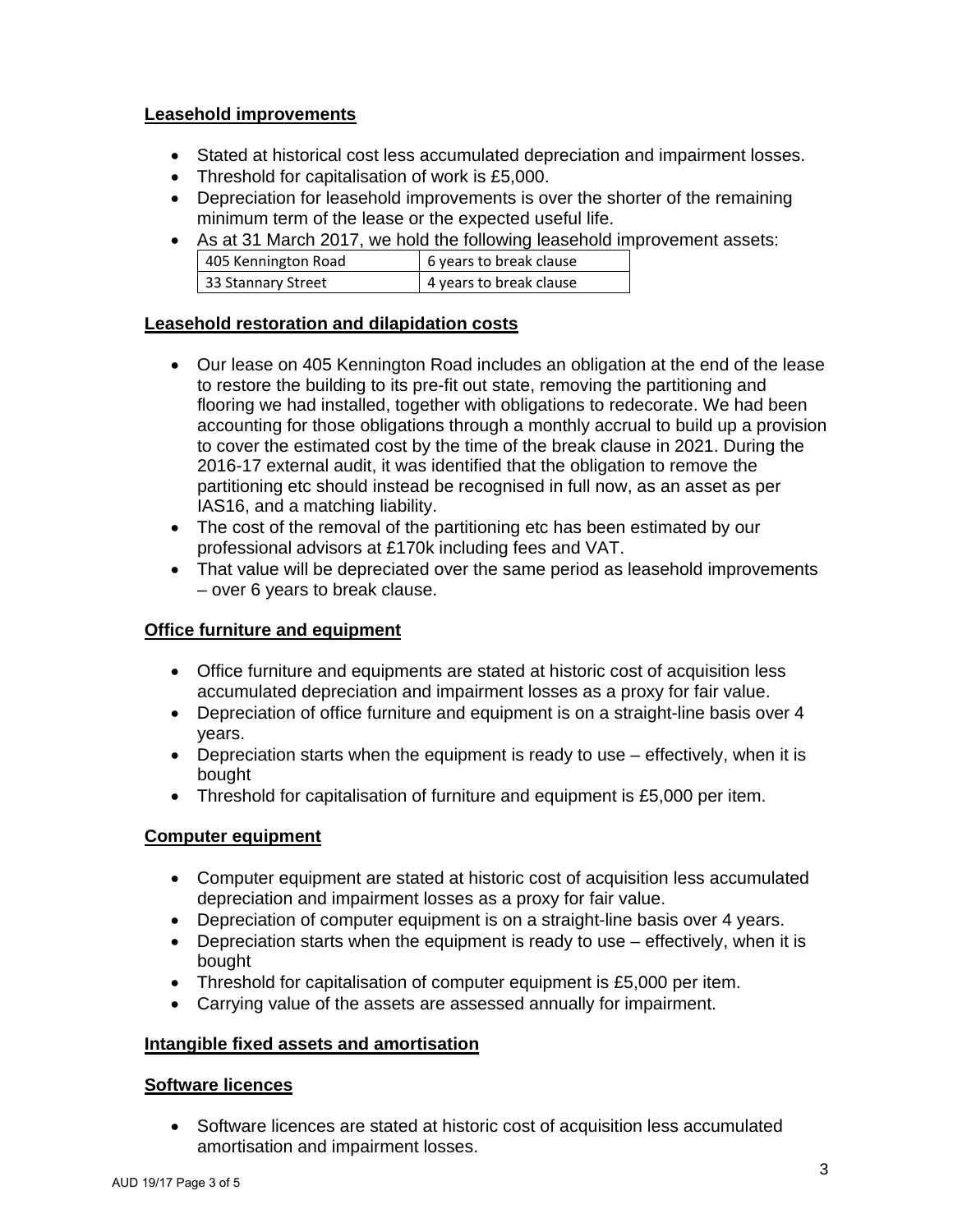- Amortisation is provided on a straight-line basis over 3 year based on estimated useful life.
- Amortisation starts when the software is brought into use.
- Threshold for capitalisation of software licences is £5,000 for the combined cost of the licences (i.e. sum of all individual user licence).
- Carrying value of the software licences are assessed annually for impairments.

#### **Software system development costs**

- Capital costs incurred from projects such as consultancy fees for design and build of the system, testing and licences are being stated on historical cost of acquisition less accumulated amortisation and impairment loss.
- Initial research phases of software development projects are now expensed in the Statement of comprehensive net expenditure. This was a change in treatment agreed this year, arising from the NAO's interim audit
- Capitalisation threshold for system development costs is £5,000 for the total project cost, based on the contract value or PO value.
- Amortisation is provided on a straight-line basis over 3 year based on estimated useful life.
- This is a relatively short or cautious estimate: several HCPC systems eg NetRegulate and Charter have remained in use for longer than 3 years.
- Amortisation starts when the system is fully developed and ready to use. This would mean that projects such as the new registration system will not start to be amortised for another 2-3 years' time, when the system is brought into use.
- HCPC currently hold 10 projects with Net Book Value of more than £nil within its intangible assets. To illustrate the gap between purchase and commencement of depreciation, below is the three of the largest project we current hold:

|                               | Commencement of Depreciation |            |  |
|-------------------------------|------------------------------|------------|--|
|                               | purchase                     | start date |  |
| <b>Education system Build</b> | $Feb-13$                     | $Mar-15$   |  |
| HR & Partner Build            | Dec-14                       | $Dec-16$   |  |
| Registration Transformation & |                              |            |  |
| <b>Improvements</b>           | $Oct-15$                     | N/A        |  |

#### **Relationship with free reserves**

- Free reserves are those which are held in cash or other net current assets, so the capitalisation, depreciation and amortisation policies do not *directly* affect the level of free reserves. For a given set of asset purchases, the free reserves of an organisation will be the same whether those assets are expensed immediately, capitalised and depreciated over 3 years, or depreciated over 10 years.
- But within a balanced budget, for a given level of income, the more purchases that are capitalised and the slower they are depreciated, the more budget will be available for other operating spending, and the lower free reserves will therefore tend to be.
- Therefore the relatively short asset lives within our current policies help to support free reserves and sustainable budget setting.